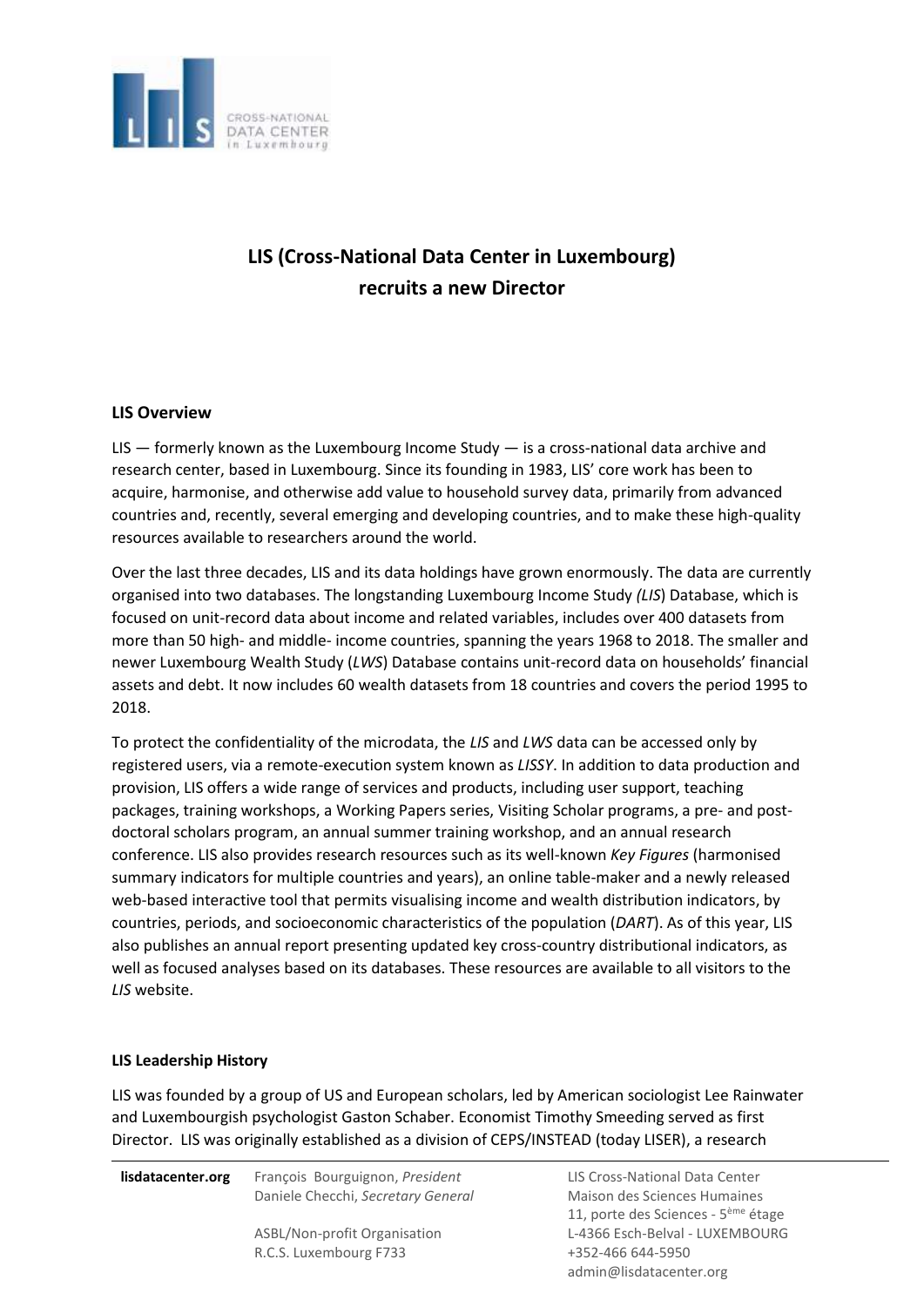institute located in Luxembourg. In 2002, LIS separated from CEPS and became an independent nonprofit institution, incorporated in Luxembourg, with Smeeding serving as Director and Rainwater as Research Director.

In 2005, Rainwater retired as LIS Research Director, and was succeeded by Markus Jäntti, an economist based in Sweden. In 2006, Smeeding retired as LIS Director and was succeeded by Janet Gornick, a political economist and sociologist based in the United States.

When Gornick became LIS Director, she continued the practice of establishing a satellite office within her own institution, the Graduate Center of the City University of New York (CUNY), as had been done by her predecessor. This satellite office is also known as the "United States LIS Office"; as of 2016, this office is embedded in a larger entity known as the Stone Center on Socio-Economic Inequality. LIS' core work is based in Luxembourg, whereas satellite offices are venues for locallyoriented teaching, research, public event programming, and fundraising.

In December 2014, after 10 years of service, Markus Jäntti stepped down as LIS Research Director. Janet Gornick continued to serve as overall Director of LIS until 2016, when she assumed directorship of the newly created Stone Center, home to the LIS US satellite office, and Daniele Checchi was appointed as LIS Director.

Daniele Checchi's term as LIS Director expires in the summer 2021. The LIS leadership is grateful for his many contributions during his five years as LIS Director and is sorry to see him depart; he is leaving in order to take up new commitments with the Italian Social Security Agency.

Over the recent years, LIS has added a number of affiliated scholars to its senior ranks who present LIS-related scholarship at national and international meetings, and assist in raising LIS' visibility and attracting financial sponsors. They presently include Louis Chauvel and Conchita d'Ambrosio at the University of Luxembourg, Janet Gornick, Branko Milanovic and Paul Krugman at CUNY, Frank Cowell at the London School of Economics, Markus Jäntti at Stockholm University, and Daniele Checchi at the University of Milan.

#### **LIS Budget**

At around one million euros annually, LIS core funding comes from several participating countries' research funding agencies, research institutions, or statistical authorities with direct interest in household survey data; some high-profile supranational institutions also contribute funding. A large portion of LIS' funding comes from the Luxembourg Ministry of Higher Education and Research, and from two of the country funders: the US National Science Foundation and the UK Economic and Social Research Council. In exchange for financial contributions from countries and organizations, all researchers in those countries and institutions can access *LISSY* at no cost. All students, regardless of their home setting, can also access *LISSY* at no cost.

This core funding mainly finances the LIS staff in Luxembourg; that staff comprises around 10 persons overall, including data experts, researchers, IT-personnel, and administrative staff.

Research projects outside the LIS' core activities are financed separately, mainly through external grants.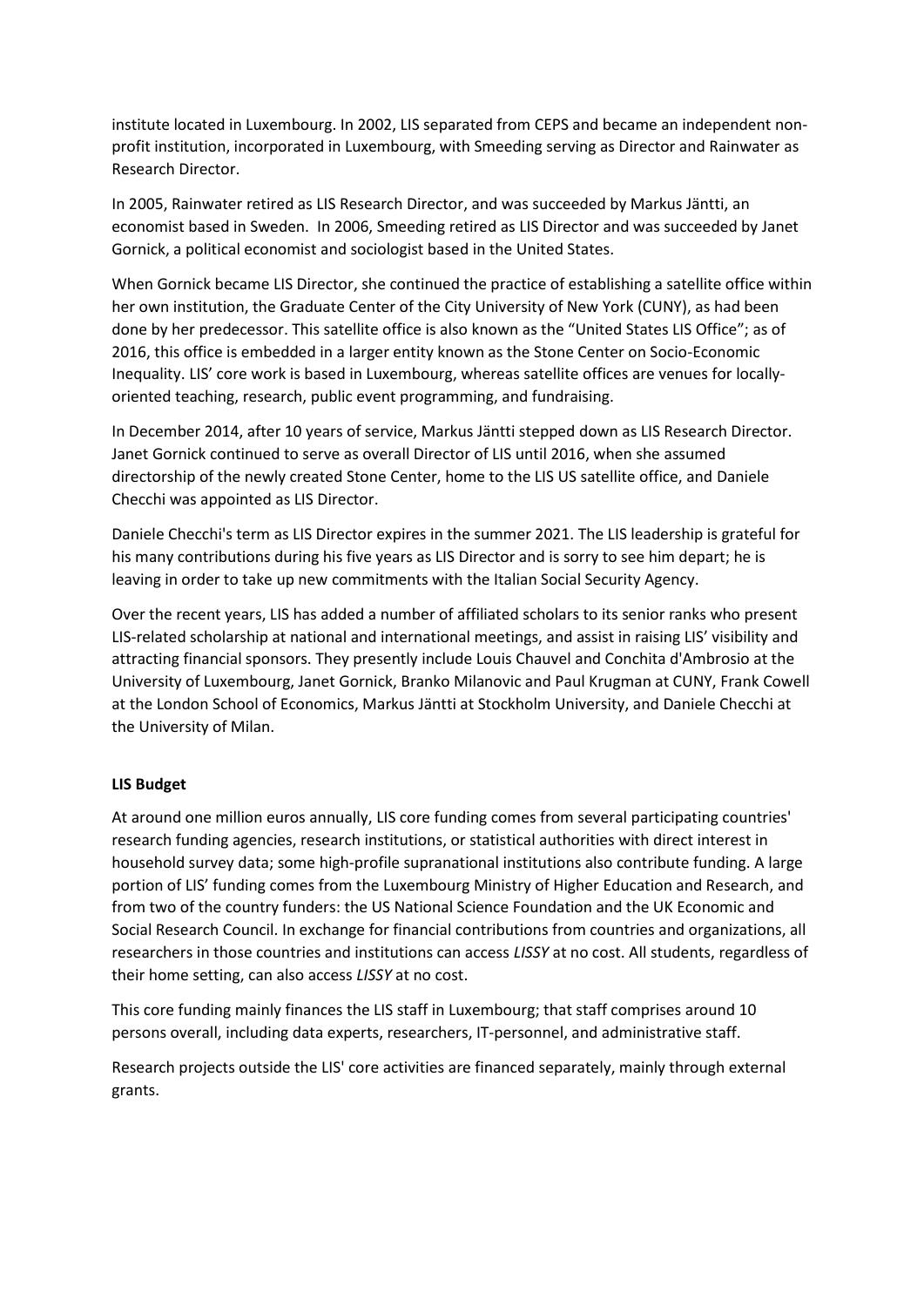## **Management Structure of LIS**

The management of LIS presently relies on three key senior positions according to the following diagram:



LIS envisions that other satellite offices may be created in the future. The opening of a new satellite office in UK is under discussion. Its status will be the same as that of the US satellite office.

The management of LIS is supervised by a Board and an Executive Committee that meet once a year. The current president is François Bourguignon who succeeded Anthony B. Atkinson in 2017.

#### **LIS Director Position**

The LIS Director position offers a senior scholar, with visibility in the research community, the opportunity to lead a dynamic, high-visibility, widely-respected, and ever-evolving institution. Following in the steps of Daniele Checchi and other LIS Directors before him, the new Director will have the chance to guide and shape LIS over a period of several years.

Key functions of the position include: overseeing the work of LIS staff in LIS core activities, exploring and promoting promising expansions of these activities, enhancing LIS' visibility among the general public (e.g., policy makers, media), deepening links with the international social science research community, monitoring the financial equilibrium of the institution, and contributing to fundraising efforts.

The LIS Director position will require a substantial time commitment but it is not intended to be a full-time job. While the Director will receive an annual competitive stipend from LIS based on time committed to the task (see below) and LIS-related travel and lodging costs will be covered in full, the LIS Director is expected to have primary full-time employment in – and receive the majority of her/his salary from – another institution.

The LIS Director will be expected to spend between 4 and 5 days a month on LIS-related tasks, with a substantial part of that time in the Luxembourg LIS Office, ideally around 2 days a month on average over the year, in a way that may depend on the location and the schedule of the Director in his/her primary institution.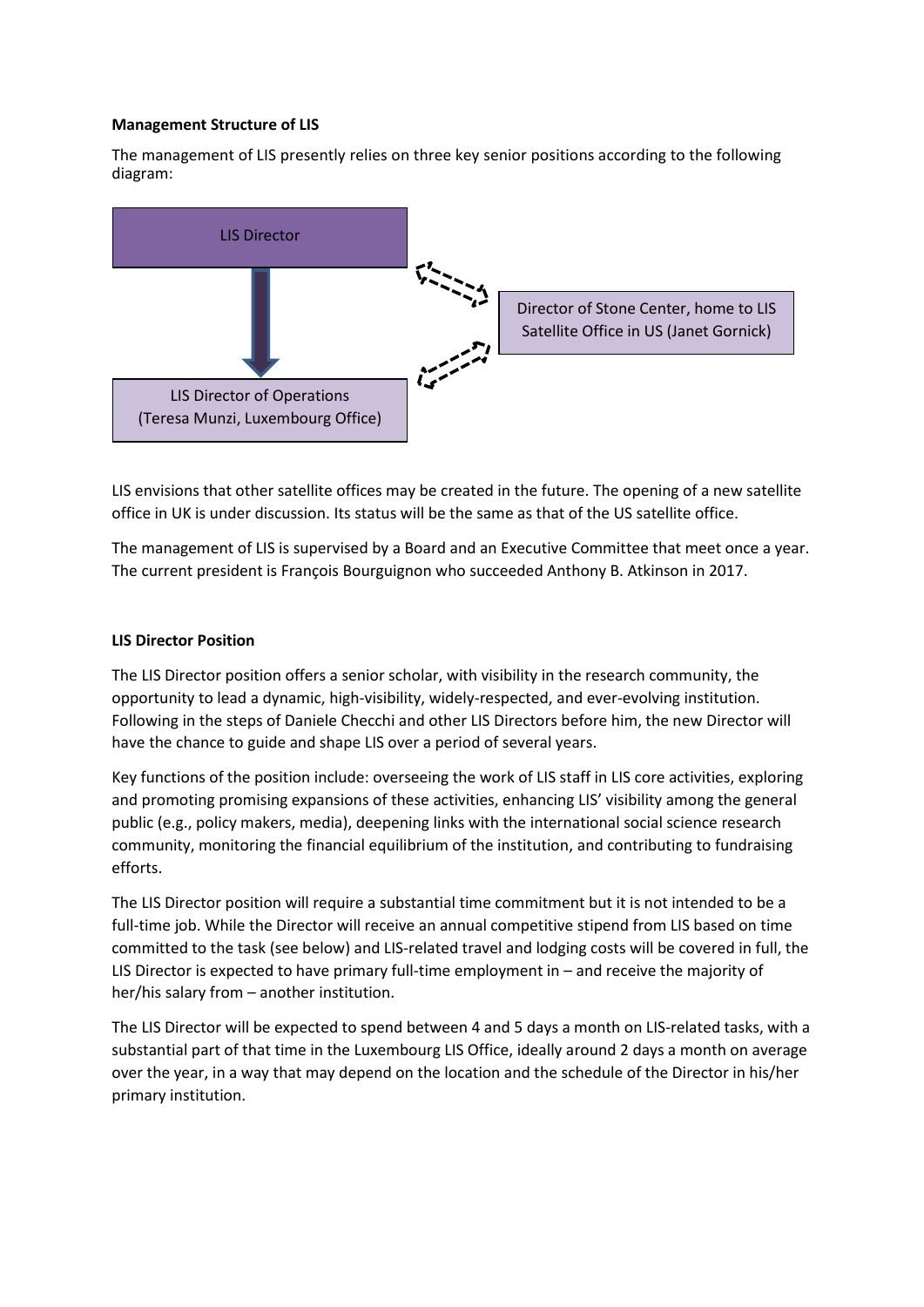## **Profile of LIS Director (see details in Annex below)**

- A researcher with at least 10 years of experience and international academic visibility, preferably located in Europe
- Substantial experience using large national household survey datasets and possibly using LIS data
- Experience in production of statistical indicators based on large household surveys
- Relevant project and research team management experience
- A record of raising financial and other support for projects
- Fluency in English (written and spoken) plus, possibly, French or German

#### **Application for Position and Timeline of Selection Process**

Applicants should send their CV, a letter of motivation, and the name of three referees, to François Bourguignon (at [search@lisdatacenter.org\)](mailto:admin@lisdatacenter.org) who heads the recruitment committee. Additional information on the position may be obtained from members of the search committee, from the LIS Director of Operations, or from the current Director.

Deadline for application: 30 November 2020.

Interviews of short-listed candidates will take place virtually during January 2021.

Final decision to be reached by the search committee some time during February 2021.

The elected candidate is expected to be in post by July 2021.

#### *Search committee:*

Serge Allegrezza, STATEC Luxembourg François Bourguignon, Paris School of Economics Frank Cowell, London School of Economics Janet Gornick, Stone Center at City University of New York Ingrid Woolard, Stellenbosch University, South Africa